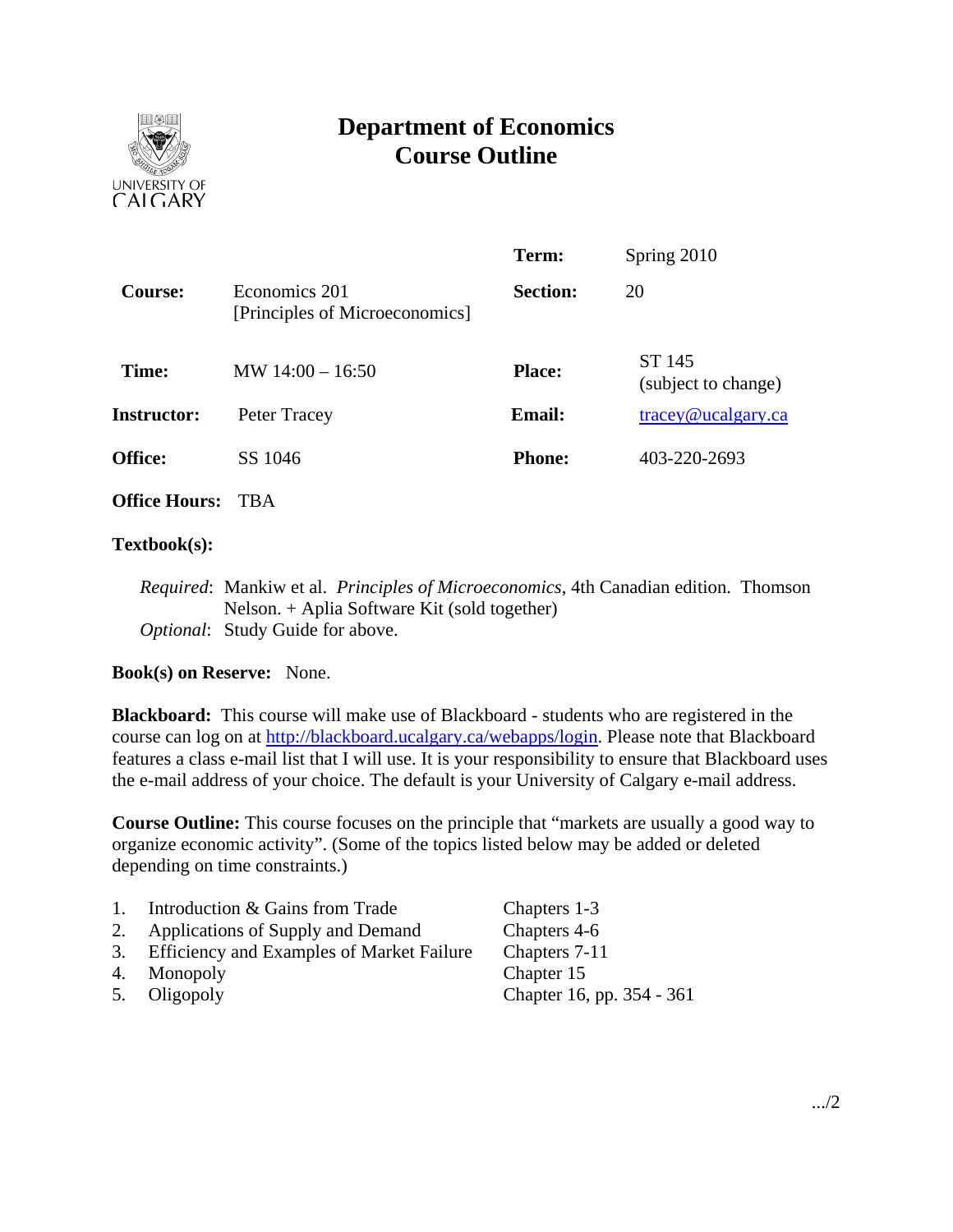#### Economics 201 (20) Course Outline Spring 2010 continued Page 2

## **Grade Determination and Final Examination Details:**

| 4 assignments (using Aplia), of which the 3 best will count | 20 % |
|-------------------------------------------------------------|------|
| Midterm Examination: Wednesday, June 2, 2010                | 30%  |
| Final Examination                                           | 50%  |

### Assignments:

- 1. In order to complete assignments in this course, you will be required to access the Aplia website at http://econ.aplia.com. Please register on the website within the first week of classes.
- 2. Due dates for the assignments will be announced on the Aplia site during the first week of the semester.
- 3. Course material dealing with a particular assignment will typically be covered in class at least two days before the assignment is due; thus, assignments can be completed at any time up to and including the due date. Only the best three assignments will count towards your final mark. Given these factors, only situations where someone can document illness or domestic affliction for an extended period (i.e., the entire 2 days prior to the due date) would possibly warrant shifting the assignment weight to the final exam. Furthermore, technical problems can be expected to occur sometimes with computer systems and internet availability, so it may be a good idea to not wait until the last minute to submit your assignment. Technical problems will typically not justify shifting the assignment weight to the final exam.
- 4. Using Aplia, you will be able to complete practice problem sets prior to each assignment. In the practice problem sets, you will obtain immediate feedback as to whether you have answered a question correctly. In many cases you will be provided with an explanation if you have not answered correctly. Your results in the practice problem sets are not counted or reported to the instructor. It is strongly recommended that you do the practice problems related to a particular assignment prior to completing the assignments.
- 5. Emails regarding Aplia should be directed towards the providers of Aplia, or to the teaching assistants (TAs), who will be assigned to this course.

#### Examinations*:*

- 1. Examinations will consist of multiple choice questions.
- 2. The midterm examination will be held during the lecture time. **The exam must be completed during the specified time. Extra time will not be given for any reason.**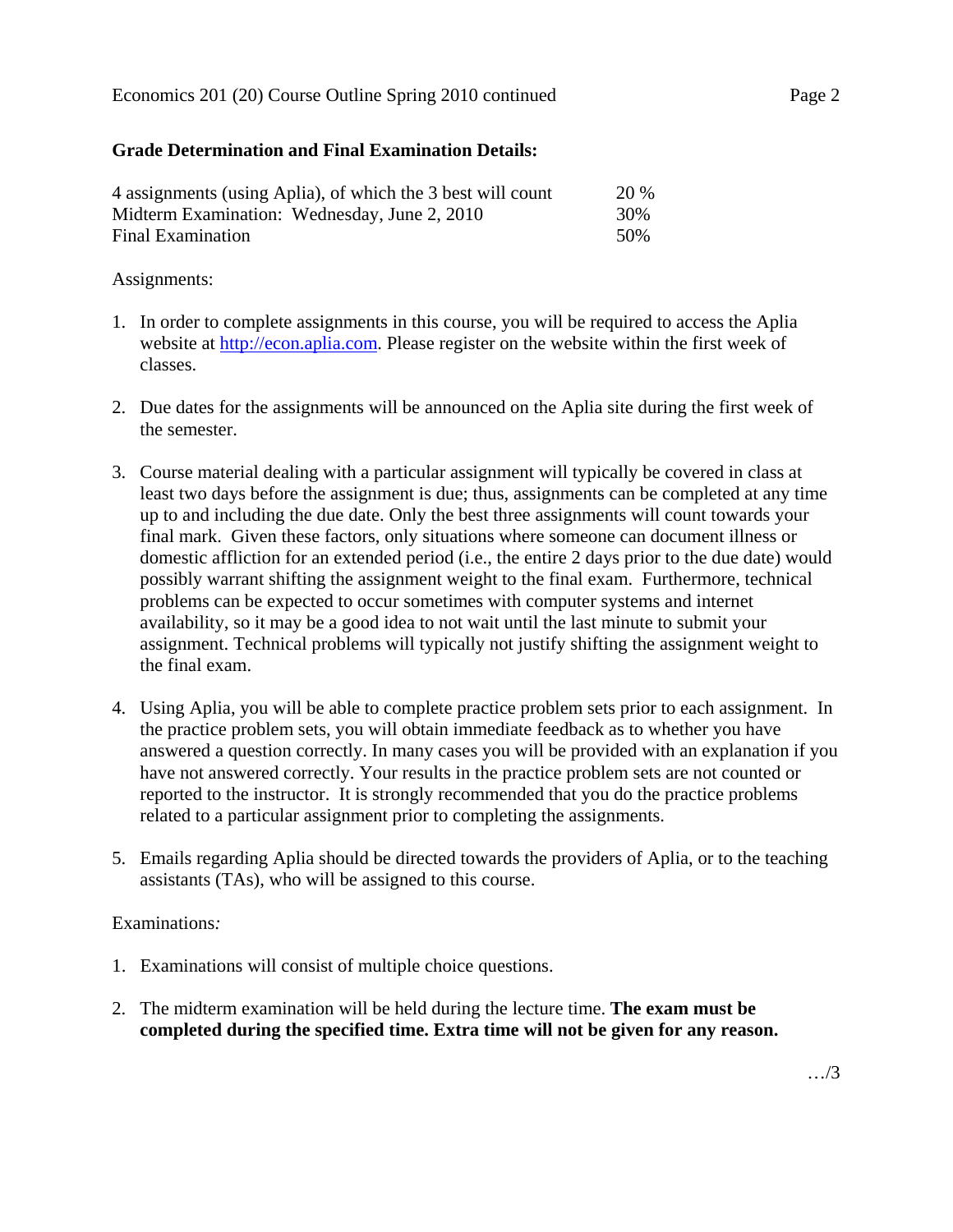- 3. The final examination will last for two hours and will be scheduled by the Registrar. **The exam must be completed during the specified time. Extra time will not be given for any reason.**
- 4. The use of a non-programmable calculator during tests and examinations is permitted. **The use of graphing calculators, cell phones, and computers is not permitted.**

Assignments, the midterm exam, and the final exam are marked on a numerical (percentage) basis and then converted to letter grades. The course grade is then calculated using the weights indicated above. As a guide to determining standing, these letter grade equivalences will generally apply:

| $A+ 97-100 B$           | $79 - 83$ C- | $62 - 66$ |
|-------------------------|--------------|-----------|
| A $92-96$ B- $76-78$ D+ |              | 57 - 61   |
| A- $89-91$ C+ 73-75 D   |              | $50 - 56$ |
| $B+ 84-88$ C 67 - 72 F  |              | $0 - 49$  |

# **Notes:**

- 1. Students should be aware that no "make-up" midterms will be given. Any student who finds it necessary to miss the midterm must notify the instructor in advance and produce a valid medical certificate or other required documentation in order to have the weighting adjusted. This adjustment will result in the final exam counting for 80% of the final grade and the Aplia assignments counting for 20% of the final grade. Note that deferred final examinations may contain short/long answer questions. Also, deferred final examinations do not have to cover the same material or have the same format as the regular final examination.
- 2. Examinations will not be given prior to the scheduled date.
- 3. Students should be aware of the academic regulations outlined in The University of Calgary Calendar.
- 4. Students seeking reappraisal of a piece of graded term work should discuss their work with the instructor *within* 7 days of the work being returned to class. However, the earliest that grades will be discussed will be two days after the return of an assignment or examination.
- 5. Students will be responsible for all material listed on the course outline, regardless of whether or not the material has been covered in class, unless the instructor notifies the class that the material will not be covered.
- 6. Please note that the following types of emails will receive no response: emails not addressed to anyone in particular; emails where the recipient's name is not spelled correctly; anonymous emails; emails which do not specify the course and section in which you are registered; and, emails involving questions that are specifically addressed on the course outline.